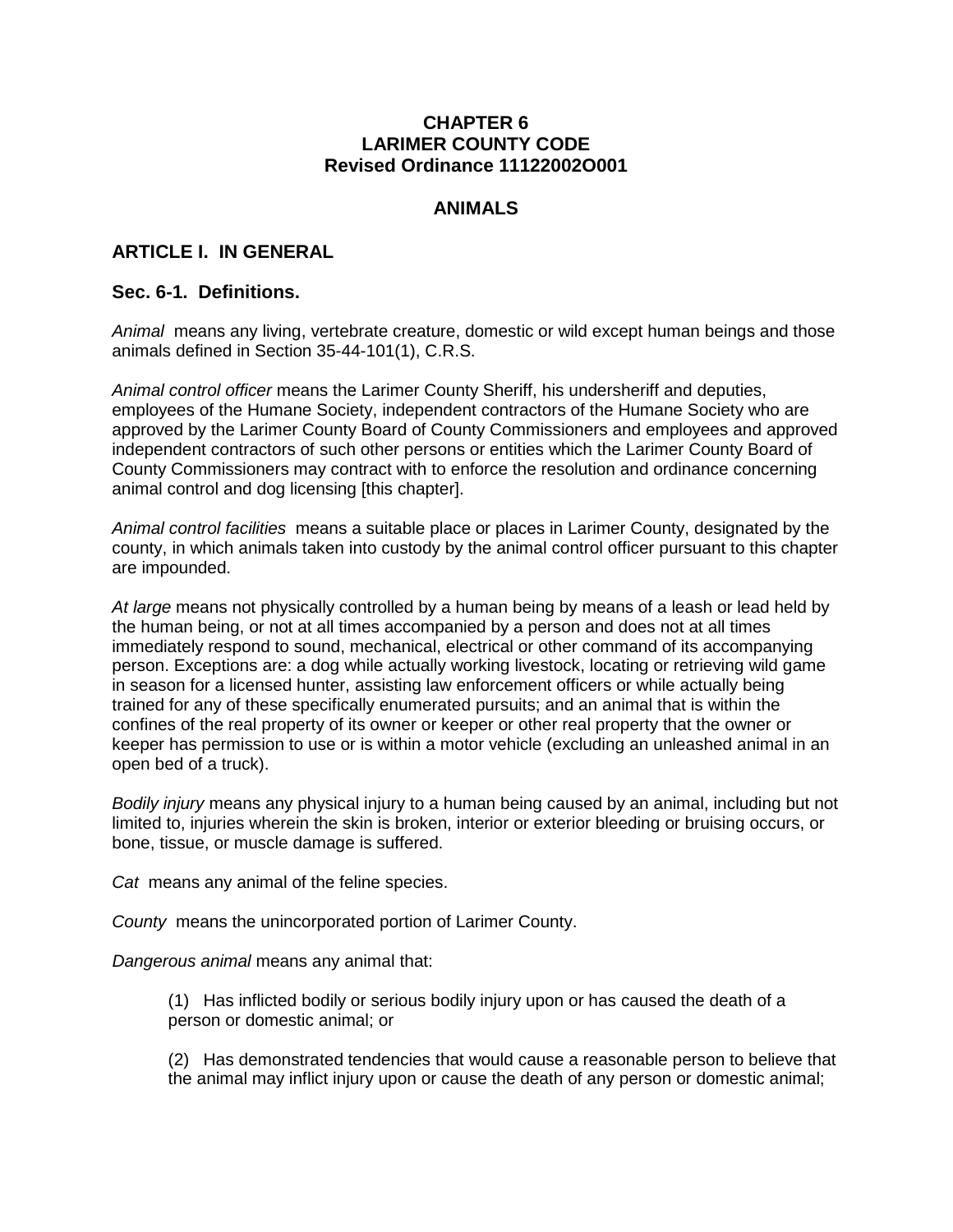(3) Has engaged in or been trained for animal fighting as described and prohibited in section 18-9-204.

 occupation. *Disturbance* means any act causing annoyance, disquiet, agitation, or derangement to another, or interrupting his peace, or interfering with him in the pursuit of a lawful and appropriate

*Dog* means any animal of the canine species.

*Humane society* means the Larimer Humane Society.

*Intact animal* means an animal not spayed or neutered.

*Keeper* means a person who has custodial or supervisory authority or control over an animal.

 restraint and which is not more than six feet in length. A leash or lead longer than six feet in public access to or use of public areas. *Leash or lead* means a thong, cord, rope, chain or similar tether which holds an animal in length or a retractable lead of variable length may be used when exercising or training an animal provided that the use of the leash or lead does not allow the animal to interfere with

 *Livestock* means cattle, horses, mules, burros, sheep, poultry, swine, llamas, and goats, which animal is raised for food or fiber production. regardless of use, and any animals except dogs and cats, that are used for working purposes on a farm or ranch and any other animal designated by the state agriculture commissioner,

 to remain about their premises for a period of three consecutive days or more. The parent or the control of a keeper at the time of the offense. *Owner* means any person having control or purporting to have control over an animal, the person named in the licensing records of any animal as the owner, the occupant of the premises where the animal is usually kept if such premises are other than the premises of the owner as shown on the licensing record, or any person in possession of, harboring or allowing any animal guardian of a owner under 18 years of age shall be deemed the owner as defined herein. If an animal has more than one owner, all such persons are jointly and severally liable for the acts or omissions of a owner under this chapter, even if the animal was in the possession of or under

 livestock, sold, transferred or retained for the purposes of being kept as a household pet. Pet animal includes dogs and cats kept for working purposes on a farm or ranch. *Pet animal* means dogs, cats, rabbits, guinea pigs, hamsters, mice, ferrets, birds, fish, reptiles, amphibians and invertebrates or any other species of wild or domestic or hybrid animal, except

 *Provocation* means threatening, teasing, or striking an animal or threatening, or striking the animal's owner either on or off the animal owner's property.

 comfort or convenience of the general community. *Public nuisance* means behavior which unreasonably interferes with the health, safety, peace,

 *Shelter* means, in the cases of pet or other domestic animals other than livestock or poultry, wind, rain, snow, or sun and which has adequate bedding to protect against cold and dampness. access to a barn, dog house or other enclosed structure sufficient to protect the animal from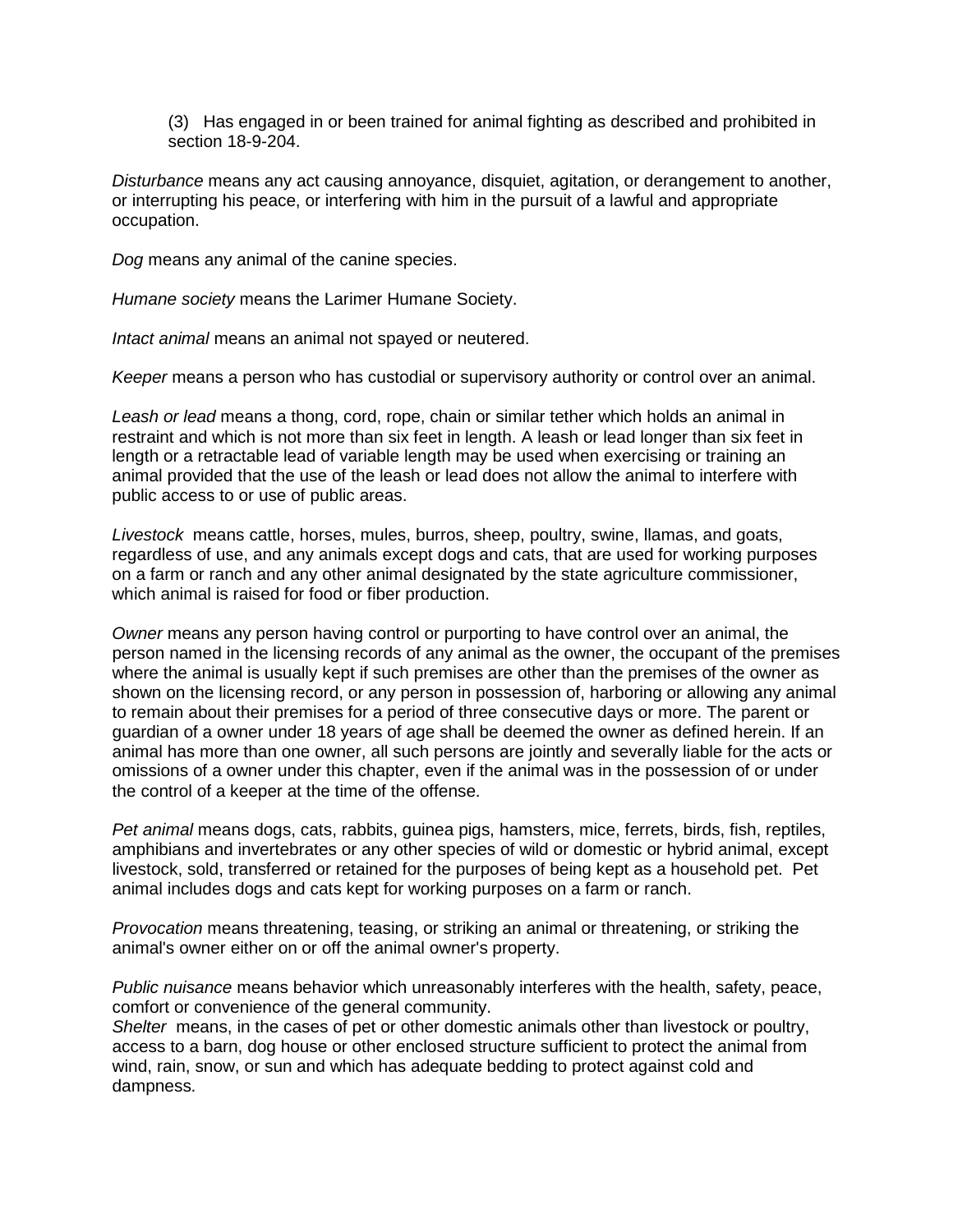commissioners in accordance with section 6-84. *Stricter animal control area* means an area in the county which has an average population density of not less than 100 persons per square mile which is designated by the board of county

*Under restraint* means under the physical or voice control of a owner or keeper.

# **ARTICLE II. DOG LICENSING**

# **Sec. 6-26. Licensing required.**

 The owner or keeper of any dog kept within the county shall secure from the county or license for such a dog. A dog license constitutes an identification tag. It is a defense to a charge possession of the dog, obtain a new license demonstrating compliance with the vaccination its designated agent or its designated animal control facility and at all times maintain a current of violating this section that the owner or keeper of the dog has not yet lived in Larimer County for 30 days or the dog was four months of age or younger. If ownership or possession of a dog licensed under this section changes permanently, the new owner or keeper shall, before taking requirement, and shall pay the prescribed license fee.

# **Sec. 6-27. License application.**

 (a) The applicant for a license under this section shall apply on forms acceptable to the county and its designated animal control facility and pay the prescribed license fee.

 (b) The applicant shall provide satisfactory evidence that the dog has been vaccinated against rabies as required in article III below.

 (c) The applicant shall apply for a renewal license each year prior to expiration of the initial license.

# **Sec. 6-28. Term of license.**

The initial license issued under this section shall be valid for one year from the last day of the month of issuance. A renewal license shall validate the license for one year from the previous date of expiration.

# **Sec. 6-29. Dog tags.**

 (a) Each owner or keeper of a dog within the county shall ensure that such dog, at all times, wears a collar or harness made of a durable material to which is attached at all times the dog license or identification tag required by this section.

 (b) No person shall use any dog license for any dog other than the dog for which the license was issued.

 (c) If a dog license is lost or destroyed, the license holder shall obtain a duplicate license from the county, its designated agent or its designated animal control facility upon payment of the prescribed replacement license fee.

 (d) Every dog that is not required by this section to be licensed because of its age or the length of residence of its owner or keeper shall bear an identification tag setting forth the name and address of its owner or keeper.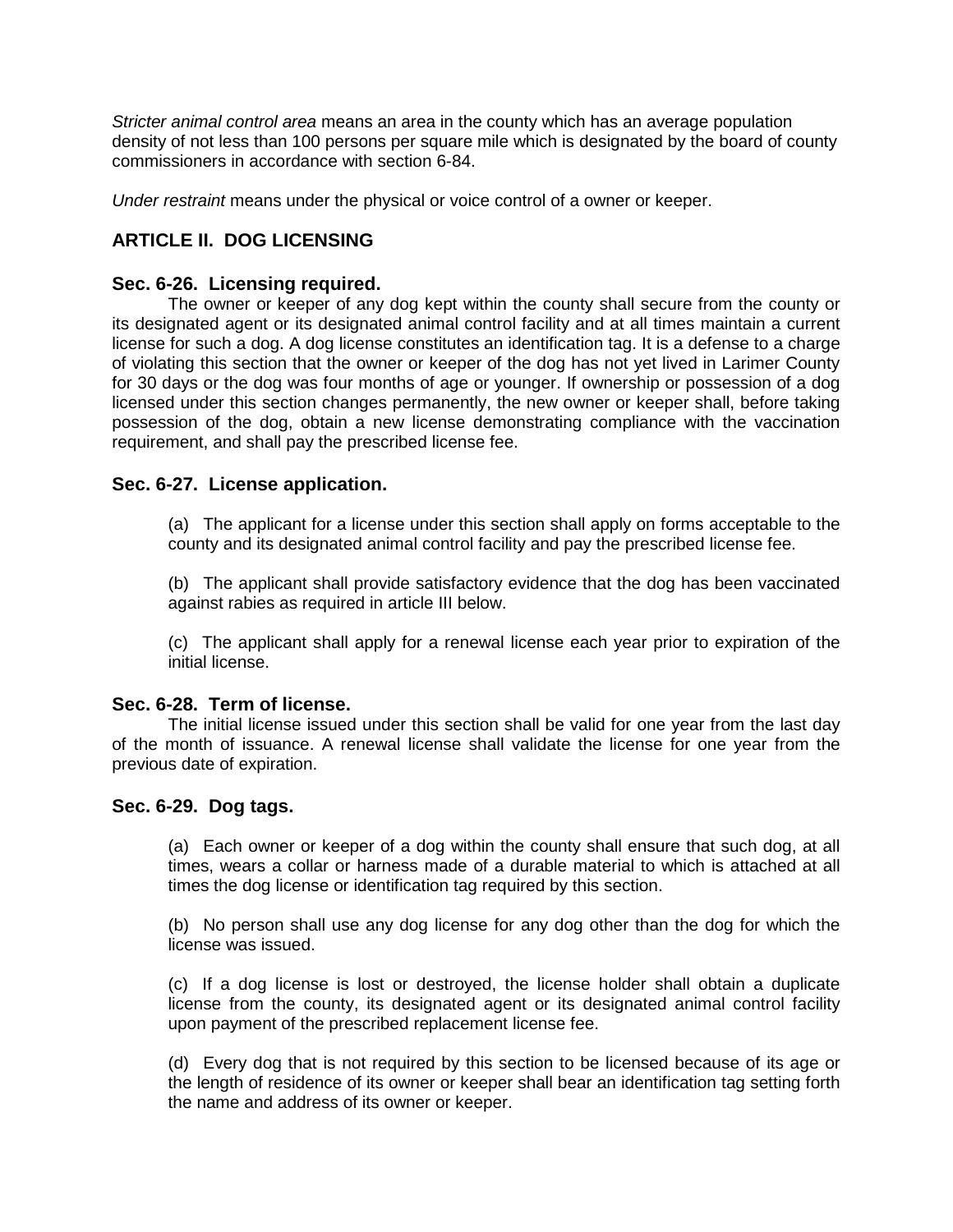### **Sec. 6-30. Licensing records.**

The county or its designee shall maintain a record of all dog licenses issued and may also designate a place at which duplicate originals of those records shall be maintained. (Res. No. 111220020001, § II(E), 10-10-2002)

# **Sec. 6-31. License fees, waiver.**

 (a) License fees shall be established by resolution of the Larimer County Board of County Commissioners upon recommendation of the operation of the animal control facility.

- (b) The license fee shall be waived for:
	- (1) Authorized police dogs.

 (2) Guide dogs and service dogs as defined in Section 24-34-801, C.R.S., and other dogs trained for the purpose of aiding a person who is totally or partially blind, totally or partially deaf, or otherwise physically disabled.

### **Sec. 6-32. Pet animal facility exemption.**

 The licensing requirements of this article shall not apply to pet animal facilities as defined in C.R.S. Section 35-80-102(11) which are licensed in accordance with the Pet Animal Care and Facilities Act, C.R.S. Section 35-80-101, et seq.

# **ARTICLE III. RABIES CONTROL**

### **Sec. 6-51. Rabies vaccination required.**

 (a) The owner of each dog or cat which is four months of age or older shall cause said dog or cat to be vaccinated against rabies. Such vaccination shall be repeated thereafter as required by the serum. Dogs or cats shall be vaccinated by a veterinarian licensed to practice veterinary medicine. The veterinarian administering the vaccine shall give to the dog or cat's owner a rabies vaccination certificate. The veterinarian shall report such vaccination by forwarding a copy of said vaccination certificate to the Larimer County Health Department or their designee within 30 days of administering such vaccination. In the case of a dog or cat whose health would be adversely affected as a result of a vaccination, the veterinarian shall give to the dog or cat's owner a signed and dated statement indicating such.

 (b) Each owner or keeper of a dog within the county shall ensure that such dog, at all rabies vaccination tag required by this section. If any dog is found in the county without a current rabies vaccination tag affixed to its collar or harness, the owner or keeper of times, wears a collar or harness made of a durable material to which is attached the such dog shall be presumed to have violated this section.

 (c) Each owner or keeper of a dog or cat within the county shall produce, upon request of an animal control officer, a certificate of vaccination for such dog or cat. If a owner or keeper fails to produce the certificate of vaccination, he shall be presumed to have violated this section.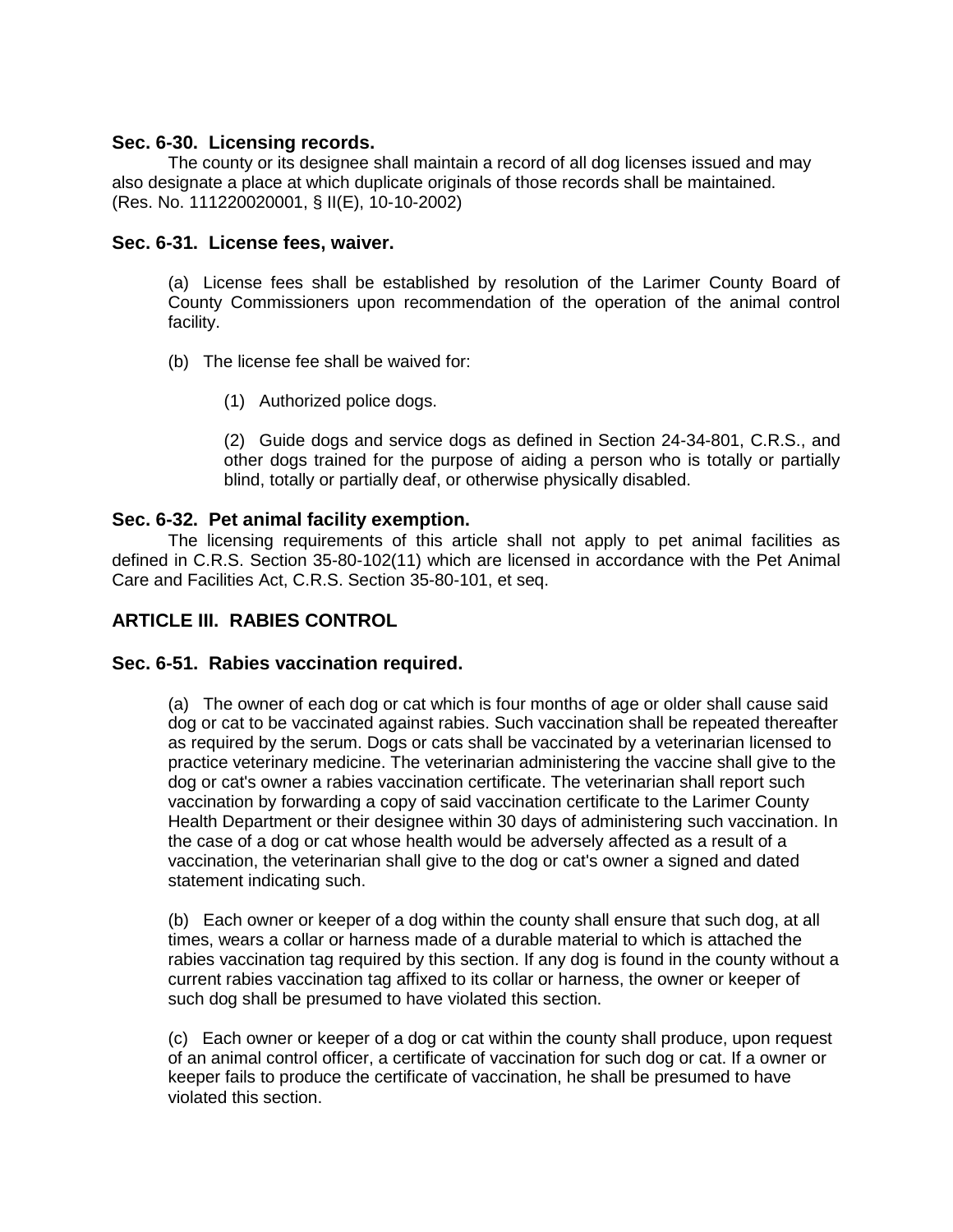# **Sec. 6-52. Reporting animal bites; confinement.**

 (a) Any person having knowledge that an animal, other than a rodent, rabbit, bird or reptile, has bitten a human, shall immediately report the incident to an animal control officer and to the Larimer County Health Department.

 (b) Any dog or cat which is suspected of having rabies or any dog or cat which has confinement may be at a hospital or kennel under the supervision of a veterinarian of the owner's choice or at the owner's residence. If an animal other than a dog or cat is and observed at an animal control facility for such period as is designated by the Larimer the owner's choice or at the owner's residence. The confinement, wherever located, legal action is initiated by such animal control facility to collect monies due to it, the court may award reasonable attorney fees and costs incurred to the animal control facility. The Department is obtained. During the confinement period, no rabies vaccination shall be bitten a human shall be confined and observed for a period of ten days at an animal control facility, or if authorized by the Larimer County Health Department, the suspected of having rabies or has bitten a human being, the animal shall be confined County Health Department, or, if authorized by the Larimer County Health Department, the confinement may be at a hospital or kennel under the supervision of a veterinarian of shall be at the owner's expense. If the animal is confined at an animal control facility and ten-day confinement period may be extended by the Larimer County Health Department and no animal shall be released until the permission of the Larimer County Health administered.

 (c) If any animal has been bitten by another animal suspected to have rabies, the owner of such animal so exposed to rabies shall immediately report such fact to an expense of the owner, provided that the owner may elect in lieu thereof to have the animal control officer and the Larimer County Health Department. The animal control officer shall have the power, in his/her discretion, to remove the animal suspected of having rabies and the animal suspected of being exposed to rabies and place such animals at a hospital or kennel under the supervision of a veterinarian of the owner's choice for a period to be determined by the Larimer County Health Department, at the animal destroyed.

 (d) If rabies has been ascertained in any animal, such animal shall be summarily destroyed.

 (e) If an animal is released into quarantine at the owner's residence, the owner shall not permit such animal to leave the owner's residence. If such animal is found outside the veterinarian of the owner's choice, all at the expense of the owner, for the remainder of owner's residence or if section 6-52(f) is violated, the animal shall be taken and confined at the animal control facility or at a hospital or kennel under the supervision of a the confinement period.

 (f) For the purpose of this section, rabies confinement at the owner's residence shall period of confinement, the animal must not be let out to relieve itself without being on a mean that the animal is kept inside a secure building where no contact with animals or persons outside the owner's family can occur for the confinement period. During such leash or lead and handled by a person capable of physically restraining the animal.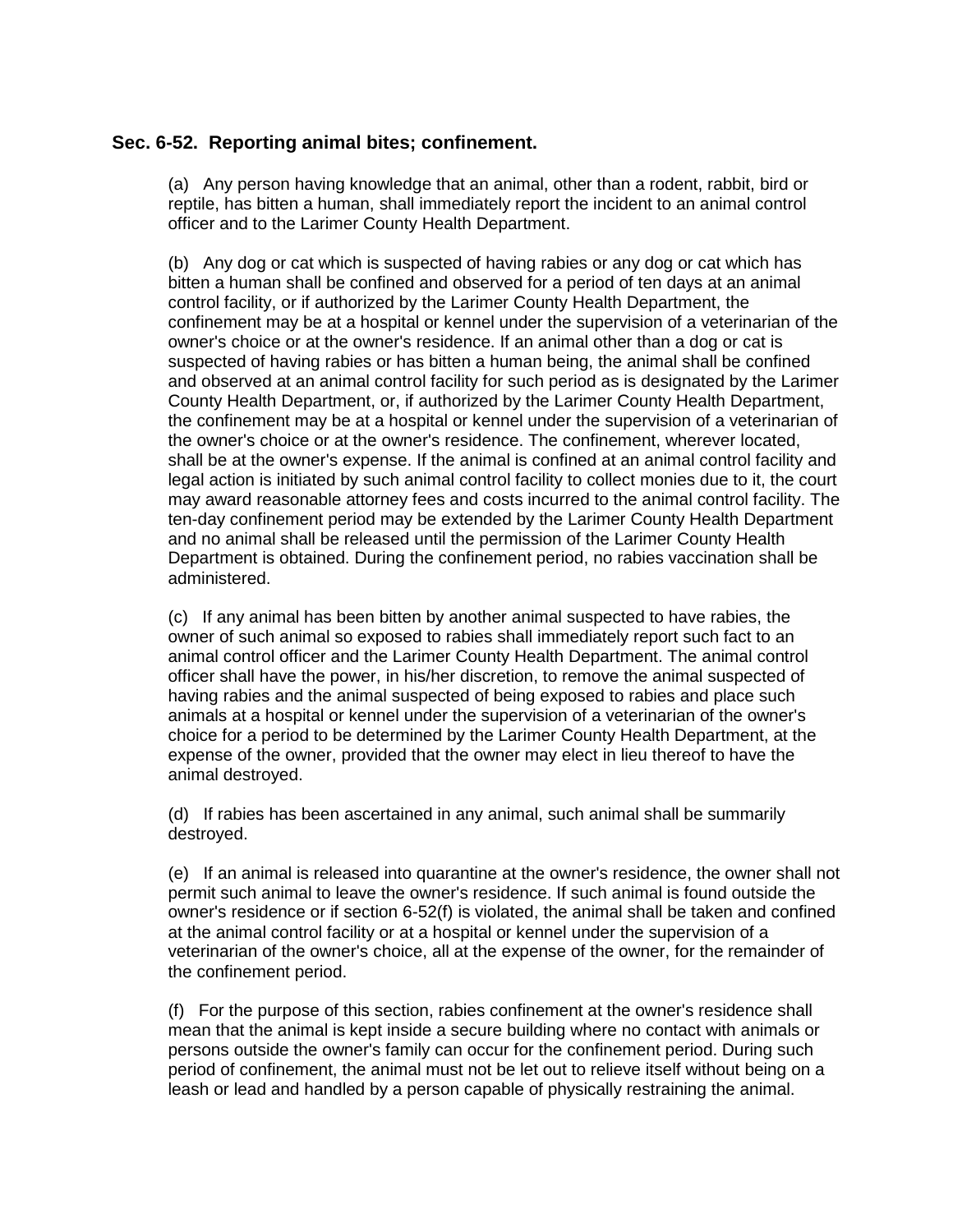g) Notwithstanding the above, if a standard incubation period has not been established by the state department of health for the particular species of animal which has bitten another animal or human, it shall be summarily destroyed and a necropsy shall be performed by a certified laboratory to determine rabies contamination.

# **ARTICLE IV. CONTROL OF ANIMALS**

# **Sec. 6-76. Dogs at large prohibited.**

 (a) All dogs shall be kept under restraint. It shall be unlawful for the owner or keeper of any dog to permit such dog to be at large in the county. If a dog is found to be at large in that this section shall not apply during the controlled environment of a professionally the county, the owner or keeper shall be presumed to have violated this section, except conducted dog obedience school.

 (b) All female dogs in heat shall be kept inside a building or within a fence or other enclosure which limits the dog to a particular confined area so that the dog cannot come relieve itself, the dog shall be under restraint and under the observation of its owner or into contact with a male dog except for planned breeding. When allowed outdoors to keeper.

# **Sec. 6-77. Disturbance of the peace and quiet prohibited.**

 Each owner or keeper of a pet animal in the county shall not permit such pet animal to peace and quiet, its owner or keeper may be prosecuted as provided in the Larimer County noise ordinance provided that such owner or keeper shall not be so charged unless they or a animal control officer of a previous complaint at least once within the preceding 12 months. This disturb the peace and quiet of any person by barking, whining, howling, yowling or making any other noise in an excessive, on-going or untimely fashion. If any pet animal does so disturb the member of their household over the age of 18 years has received a written warning from an section shall not apply to dogs located in a pet animal facility as defined in the Larimer County Land Use Code, which facility is allowed as a use by right or has been approved by special review or minor special review by the Larimer County Board of County Commissioners so long as the pet animal facility is operated in accordance with the conditions of the special review or minor special review approval.

### **Sec. 6-78. Public nuisance prohibited.**

 and control of his pet animal so as to have it become a public nuisance. For the purposes of this It shall be unlawful for any owner or keeper of a pet animal to fail to exercise proper care section, a public nuisance includes:

 (1) A pet animal which is a safety or health hazard, which damages or destroys the offensive odors which materially interfere with or disrupt another person in the conduct of property of another (including garden and flower beds and trees), which creates lawful activities at such person's home or which urinates or defecates upon private property not owned or exclusively occupied by the owner or keeper or upon public property if the feces deposited by the pet animal are not immediately removed by the owner or keeper.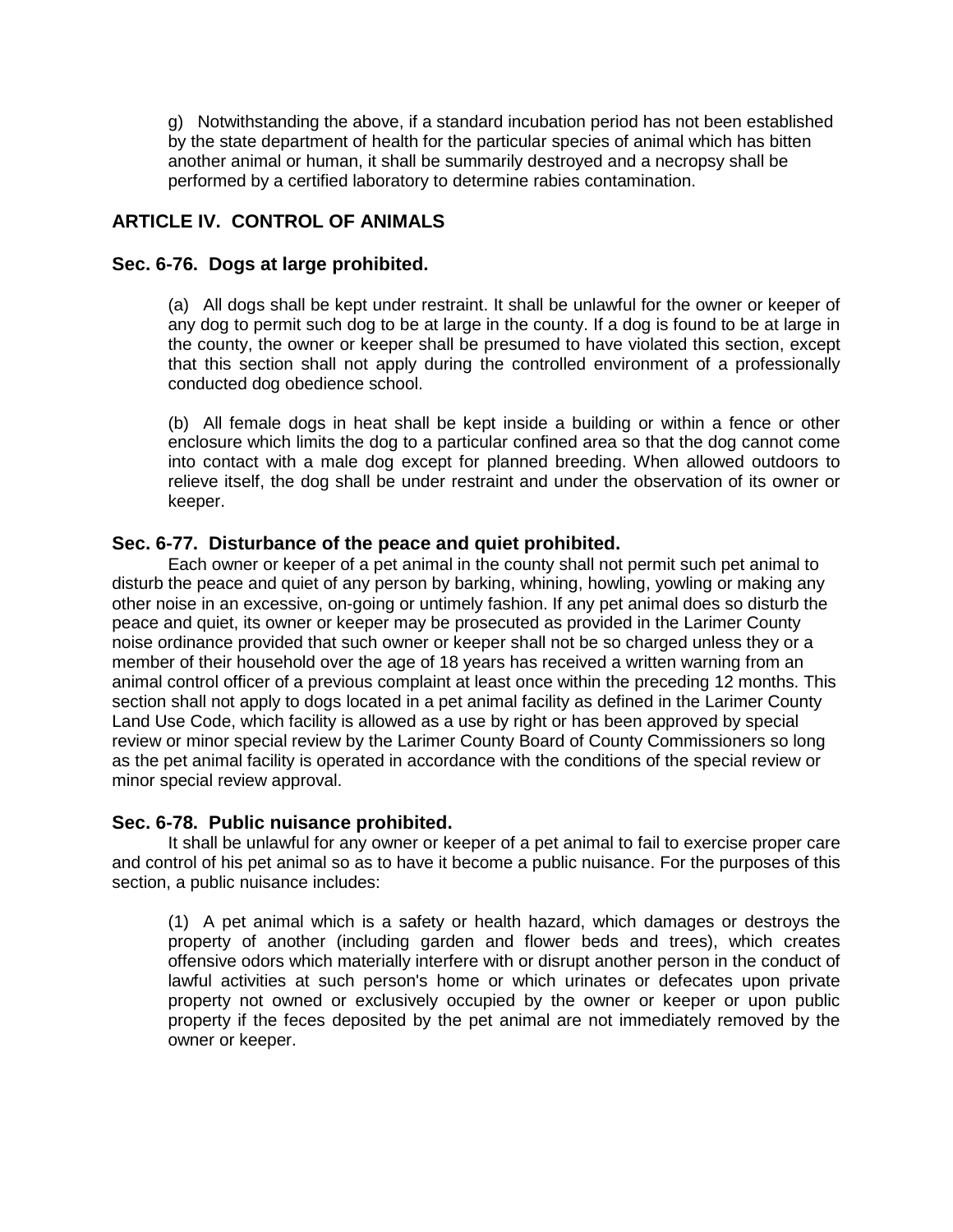(2) A pet animal at large that jumps on, or attempts to herd a person or persons, or that runs after and vocalizes at horses, joggers, pedestrians, bicyclists, or any vehicle being ridden or driven upon the roads or any public grounds or place within the county.

 (3) A pet animal that exhibits exuberant greeting behavior without the intent to harm, including but not restricted to jumping up, chasing, and excessive mouthing.

 (4) A pet animal that chases or attacks wildlife (including birds) or livestock on property not owned or exclusively occupied by the owner or keeper, whether or not the pet animal injures or destroys the wildlife or livestock.

### **Sec. 6-79. Dangerous pet animals prohibited.**

 (a) It shall be unlawful to own or keep any dangerous pet animal. A "dangerous pet vicious or terrorizing manner approaches any person in an apparent attitude of attack, whether or not the attack is consummated. animal" is one that bites or attempts to bite any person; bites another animal; or in a

 (b) It is a defense to the charge of owning or keeping a dangerous pet animal that the victim was:

 (1) Attacking the pet animal or engaging in conduct to provoke the pet animal to attack or bite, other than in self defense or defense of its young.

 (2) Unlawfully engaging in entry into or upon a fenced or enclosed portion of the premises upon which the pet animal was lawfully kept or upon a portion of the premises where the pet animal was lawfully restrained by leash or lead.

 (3) Unlawfully engaging in entry into or in or upon a vehicle in which the pet animal was confined.

- (4) Attempting to assault another person.
- (5) Attempting to stop a fight between the pet animal and any other animal.
- (6) Attempting to aid the pet animal when it was injured.

 (7) Attempting to capture the pet animal in the absence of the owner or keeper. peace officer, firefighter or animal control officer in the performance of their duty. This defense does not apply if the person attempting to capture the animal is a

 (c) For the purposes of this section, a person is lawfully upon the premises of a owner or keeper when such person is physically present on said premises in the performance of any duty imposed by law or by the express or implied invitation of the owner of such premises or the owner's agent.

 (d) An animal control officer shall not issue any verbal or written warnings for owning or animal control officer from discussing with or advising a pet animal owner or keeper of any questions, concerns or reports received concerning the pet animal. keeping a dangerous pet animal; provided however, that nothing herein shall prohibit an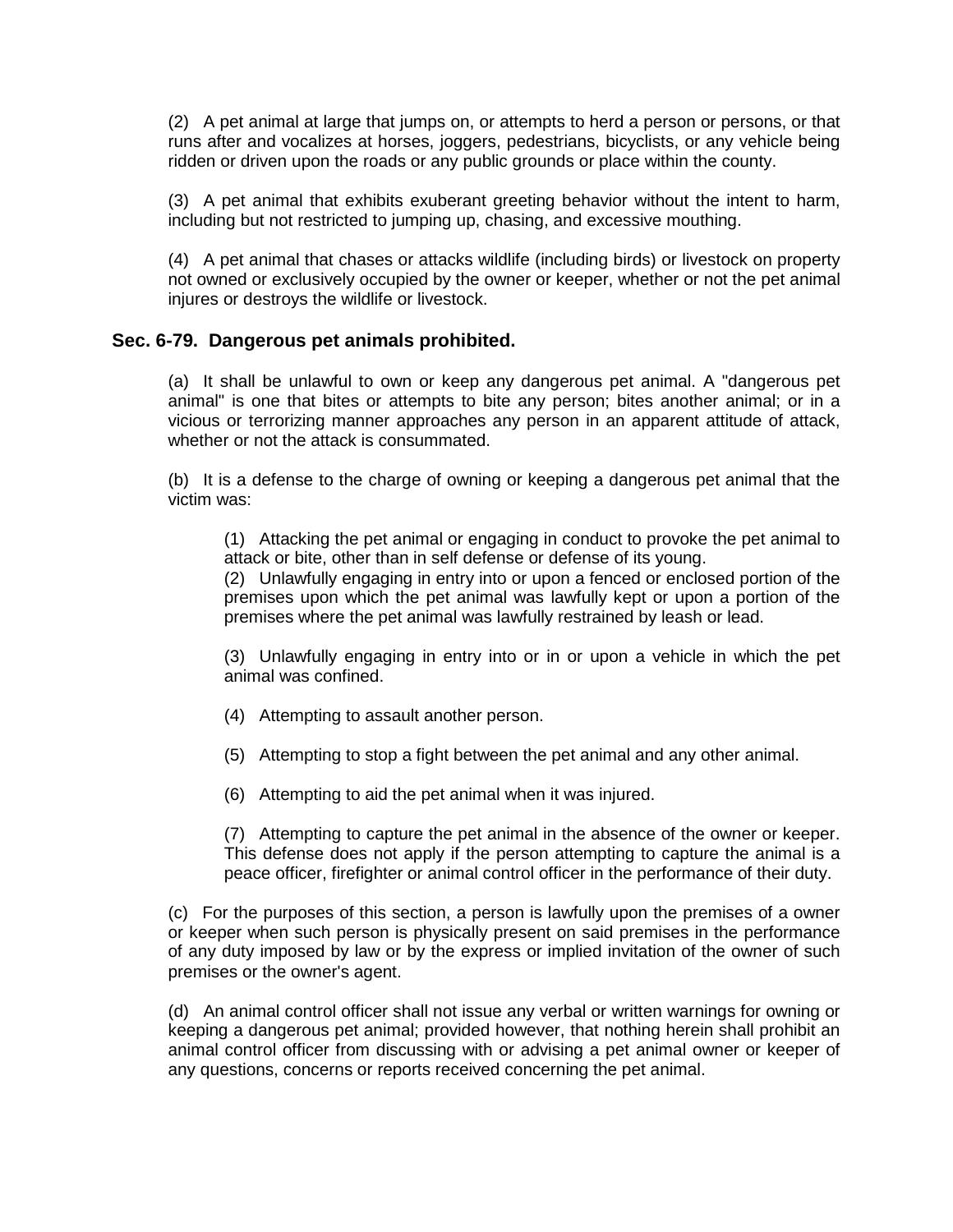# **Sec. 6-80. Improper care or treatment prohibited:**

 (a) No owner or keeper of a pet animal shall fail to provide that pet animal with necessary for the pet animal's health and well-being, considering the species, breed and sufficient good and wholesome food and water, proper shelter and protection from the weather, veterinary care, when necessary, and such other care as is customary and type of animal.

 (b) No person shall beat, cruelly ill-treat, torment, overwork or otherwise abuse or needlessly kill a pet animal or cause, instigate or permit any dogfight, cockfight, bullfight or other combat between pet animals or between pet animals and humans, nor shall any person transport or confine a pet animal in or upon any vehicle in such a manner as to endanger the animal's health or life.

(c) No owner or keeper of a pet animal shall abandon such pet animal.

 (d) A person may not restrain a dog by a fixed point chain or tether for a period of time or under conditions that an animal control officer or animal cruelty investigator deems harmful or potentially harmful to the animal.

Examples of improper chaining or tethering include, but are not limited to, the following:

(1) Using a chain or tether made of rope, twine, cord or similar material.

 (2) Using a chain or tether that is less than 10 feet in length and/or does not have swivels on both ends. All chains or tethers must be attached to the animal by means of a properly fitting harness or collar of not less than one inch in width. A person may not wrap a chain or tether around a dog's neck.

 (3) Using a chain or tether that is too heavy or too big for the size and weight of the animal so that the animal is prohibited from moving about freely.

 (4) Allowing an animal to be chained or tethered such that the animal is not entangled and prevent the animal from moving about freely, lying down confined to the owner's property or such that the chain or tether can become comfortably or having access to adequate food, water and shelter.

 (5) Using a chain as a primary collar. All collars used for the purpose of chaining or tethering an animal must be made of nylon, cotton, leather or similar material.

### **Sec. 6-81. Quantity of pet animals restricted.**

 properly maintained in a healthy condition without presenting a health or safety hazard to the owners, keeper or others and without constituting a nuisance to the occupants or neighboring In no event shall any person keep at his or her premises more pet animals than can be properties.

#### **Sec. 6-82. Removal of dead animals required.**

 If any animal dies in the possession of any person in the county, it shall be the duty of such person to cause the animal to be at once buried at least two feet underground or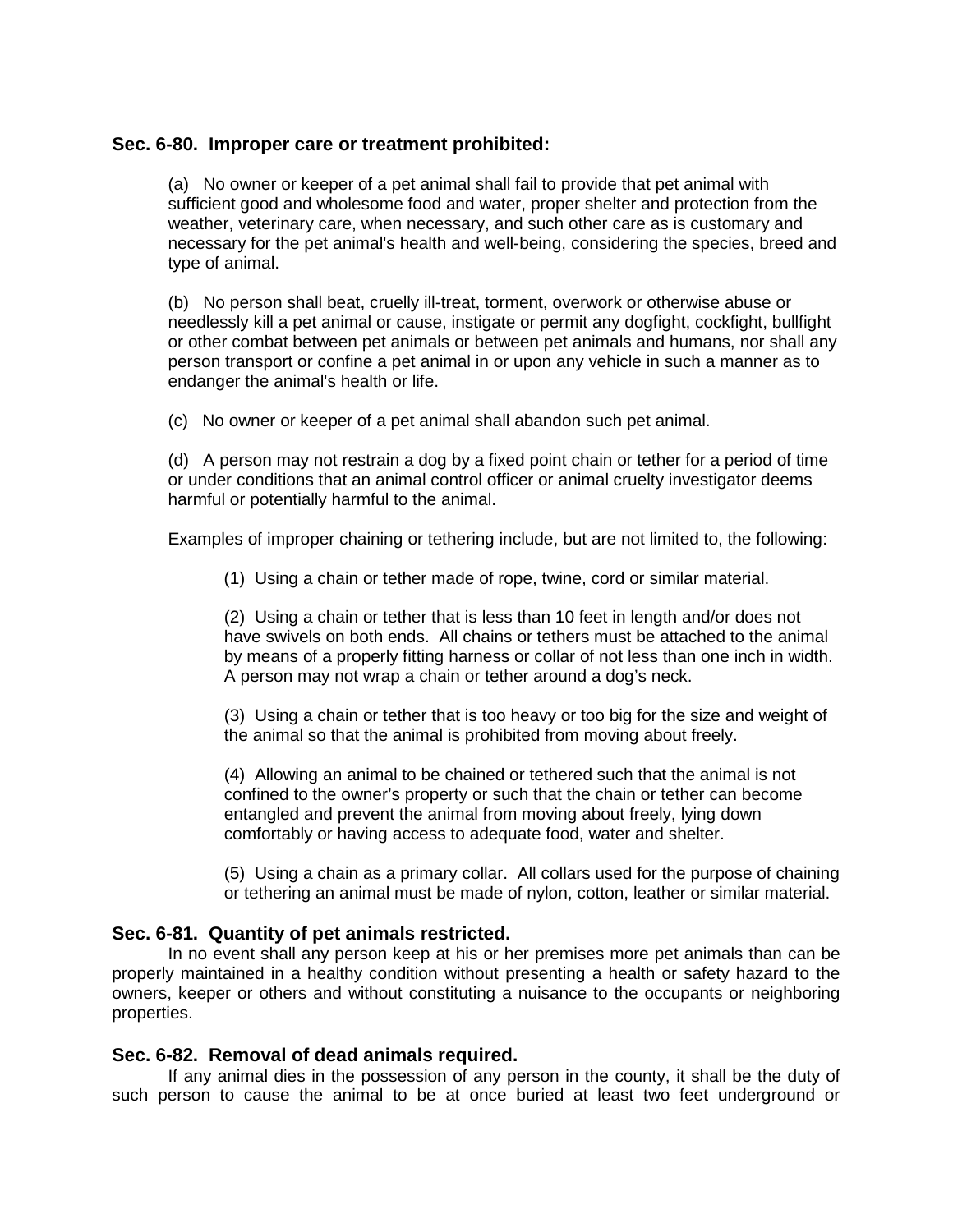cremated. In case the owner or keeper of any such animal shall neglect or refuse to bury or cremate the same within ten hours after its death, the county may cause the animal to be buried or cremated at the expense of such owner or keeper. Whenever the owner or keeper of any such dead animal cannot be found or ascertained, it shall be the duty of an animal control officer to remove and have such animal buried or cremated.

# **Sec. 6-83. Limitation on possession and feeding of wild or exotic animals.**

 (a) No person shall own, keep or feed any wild or exotic animal for which a state license is required unless such person possesses the appropriate license from the state division of wildlife including without limitation the following:

(1) Bears;

 (2) Any species of feline other than ordinary domesticated house cats, including exotic cat/domesticated cat crossbreeds;

- (3) Skunks;
- (4) Poisonous or venomous reptiles;

 (5) Raccoons, porcupines, badgers, or other similar species except as permitted under a state wildlife rehabilitation license;

(6) Deer; or

 (7) Any species of nonhuman primate, but excluding animals imported under authority of state or federal law.

 (b) For the purposes of this section, "to feed" shall mean all provision of edible or drinkable material, including without limitation bones, salt licks and water.

 (c) It shall be a defense to a charge of violating this section that a person holds a valid circus, menagerie or carnival license or that a person is feeding only squirrels and birds other than wild ducks or geese.

 (d) No person shall be subject to prosecution under subsection 6-83(c) above unless, within one year immediately preceding the date of the alleged violation, such person has been issued a written warning stating that the feeding of wild geese or ducks at the same approximate location of the alleged offense has been determined to constitute a public health and safety concern and that such feeding is prohibited by the provisions of said subsection.

# **Sec. 6-84. Neighborhood request for stricter controls.**

(a) Upon receipt of a written request setting forth the legal description of a proposed "stricter animal control area" signed by a majority of persons who certify that they own real property or reside within the boundaries of the proposed "stricter animal control area", which proposed "stricter animal control area" has an average population density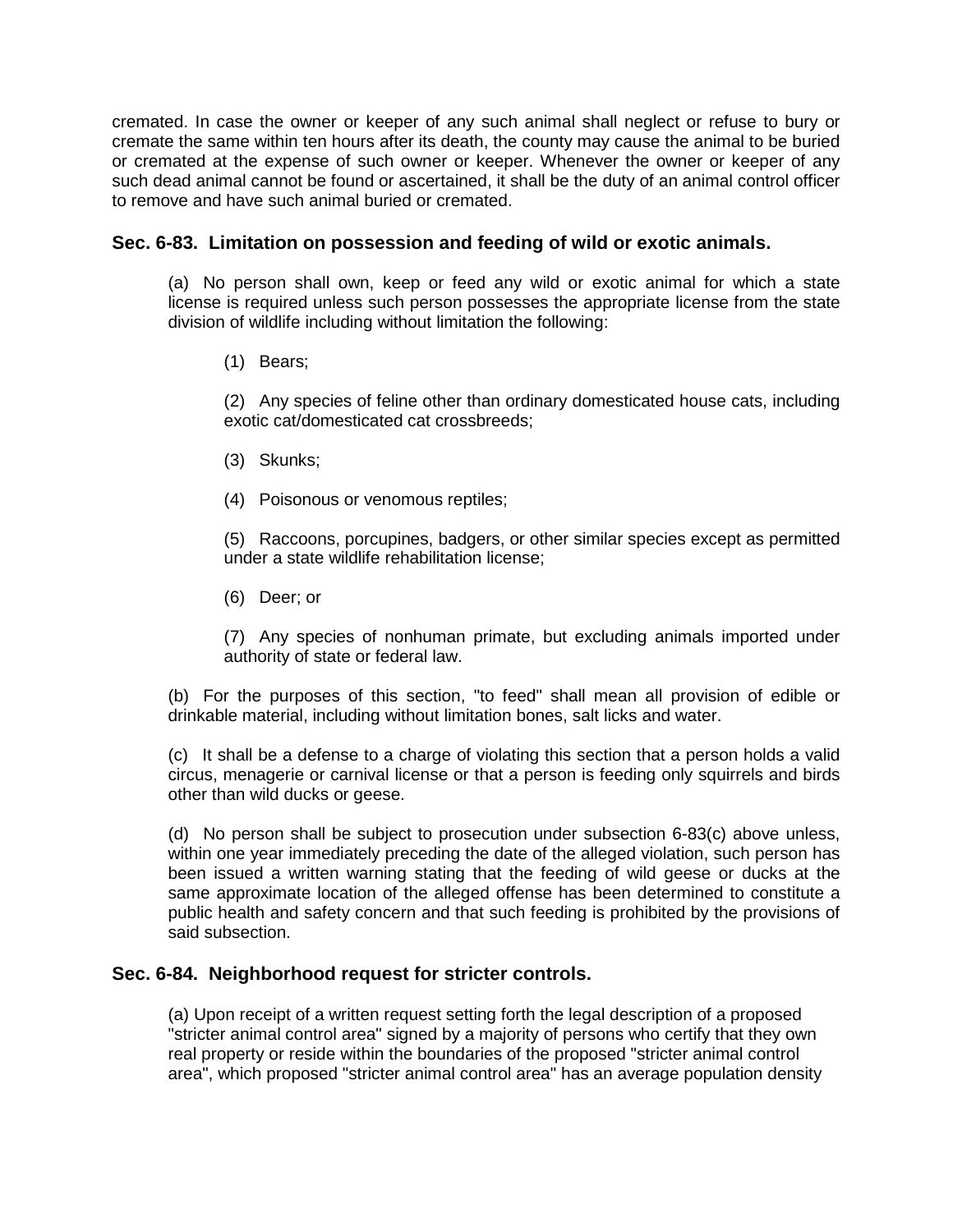of not less than 100 persons per square mile, the board of county commissioners may designate, in its discretion, a stricter animal control area in which:

 human being or must be confined by means of a fence or other enclosure which that the owner or keeper has permission to use; and/or (1) The definition of "at large" will be modified to provide that a dog must be physically controlled by a human being by means of a leash or lead held by a restrains the animal to the owner's or keeper's real property or other real property

(2) Such other restrictions as may be requested.

 (3) Fences which are intended as enclosures for any animal shall be securely constructed, adequate for the purpose and kept in good repair.

 commissioners by amendment to this chapter following the procedures for adoption set (b) A "stricter animal control area" may be designated by the board of county forth in Part 4 of Article 15 of Title 30, Colorado Revised Statutes.

#### **ARTICLE V. IMPOUNDMENT AND RECLAMATION**

#### **Sec. 6-101. Authorization for capture and impoundment.**

 them to be included in the categories listed below, and to impound them at an animal control appears to be vicious or is not able to be captured in any other humane manner. The officer may destroy such animal if necessary to avoid a physical threat to human beings. Animal control officers are hereby authorized to take or capture animals deemed by facility or other appropriate location where the animals will be confined in a humane manner. Such officers may utilize a tranquilizer dart if necessary in order to capture an animal which

 (1) Dogs at large, dangerous pet animals, animals creating a disturbance, maltreated animals and nuisance animals.

(2) Pet animals which constitute a safety or health hazard.

 (3) Animals which were being transported by a person involved in a vehicular accident when such person becomes unable to care for or maintain control over the animal as a result of the accident and there is no responsible person present to take possession of the animal.

(4) Wild or exotic animals kept in violation of section 6-83.

 (5) Animals which will apparently be and have been left uncared for as a result of the death, injury, arrest, detention or other incapacitation of the owner or keeper.

#### **Sec. 6-102. Notice of impoundment.**

If, by tags or other identification attached to the animal or any other information given to the animal control facility, the owner of an impounded animal can be identified, an animal control officer or other animal control facility representative shall, immediately upon impoundment, notify the owner of such impoundment by telephone, or mail or posted notice at the last known address.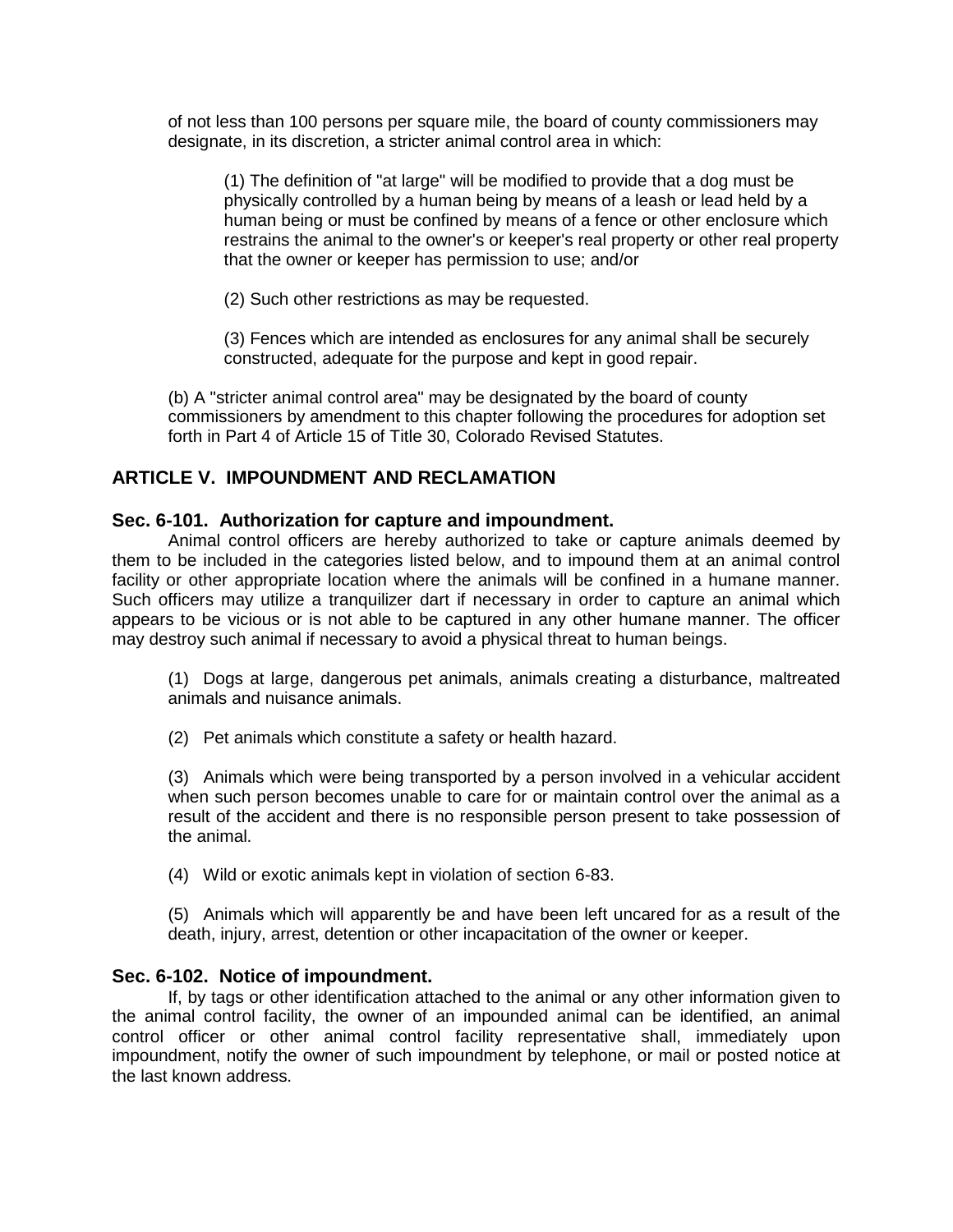# **Sec. 6-103. Minimum time for impoundment of unclaimed animals.**

 location for not less than the period of time prescribed under CRS 35-80-106.3 after impoundment. For purposes of this section, if the three-day period is going to be exercised, Unclaimed animals shall be kept at the animal control facility or other appropriate "days" means days during which the shelter is open to the public excluding statutorily recognized holidays.

# **Sec. 6-104. Reclamation of certain animals restricted or prohibited.**

 (a) Any pet animal which constitutes a known safety or health hazard, which poses a appropriate authorities or a zoo. The animal control facility may euthanize animals constitute a safety or health hazard, which pose a physical threat to human beings, or known physical threat to human beings, which has been impounded for a violation of section 6-80, or which, should it be released to the owner, would be kept in known violation of section 6-79 above, shall not be released to the owner or any other person; provided, however, that the animal control facility may release such animals to the which, in the opinion of the animal control supervisor and/or the facility manager, which, should they be released to the owner, would be kept in violation of section 6-79.

 (b) The owner of an animal impounded for a violation of section 6-80 may appeal the (or designee), within five business days of receipt of the letter, shall meet with the owner be released to the owner within three business days of such meeting. Prior to release of decision of the animal control supervisor and/or the facility manager not to return the animal by sending a letter to the county manager or his designee within five days of notice of the decision stating why the animal should be released. The county manager and a designee from the Humane Society and hear each side's position. The county manager (or designee) shall issue a written decision on whether or not the animal should the animal to the owner, all reclaiming fees shall be paid.

# **Sec. 6-105. Reclaiming/impound fees.**

 (a) The owner of any animal shall be liable for all fees and charges incurred as a result of the impoundment of the animal. Failure to reclaim an animal prior to the determination that it has become the property of the county or its designated animal control facility as set forth in section 6-106 shall not relieve the owner of the impounded animal of the responsibility for all the fees and costs incurred prior to said determination. Payment of said fees shall be due within five days of receipt of a written notice for impound fees due. Notice shall be delivered as a notice of impound as determined in section 6-102.

 (b) Any owner or keeper reclaiming an impounded animal shall pay an impound fee plus a daily boarding fee and any actual and necessary veterinary costs incurred on behalf of the animal, both as established by resolution of the Larimer County Board of County Commissioners upon recommendation of the operator of the animal control facility. No owner or keeper may recover possession of such animal until he or she has made payment of the cost of impoundment fee, board fees and veterinary costs.

 (1) A owner or keeper reclaiming an impounded dog must present satisfactory proof of vaccination for rabies and valid license, as required by this chapter, to the animal control facility prior to reclaiming the dog. The owner or keeper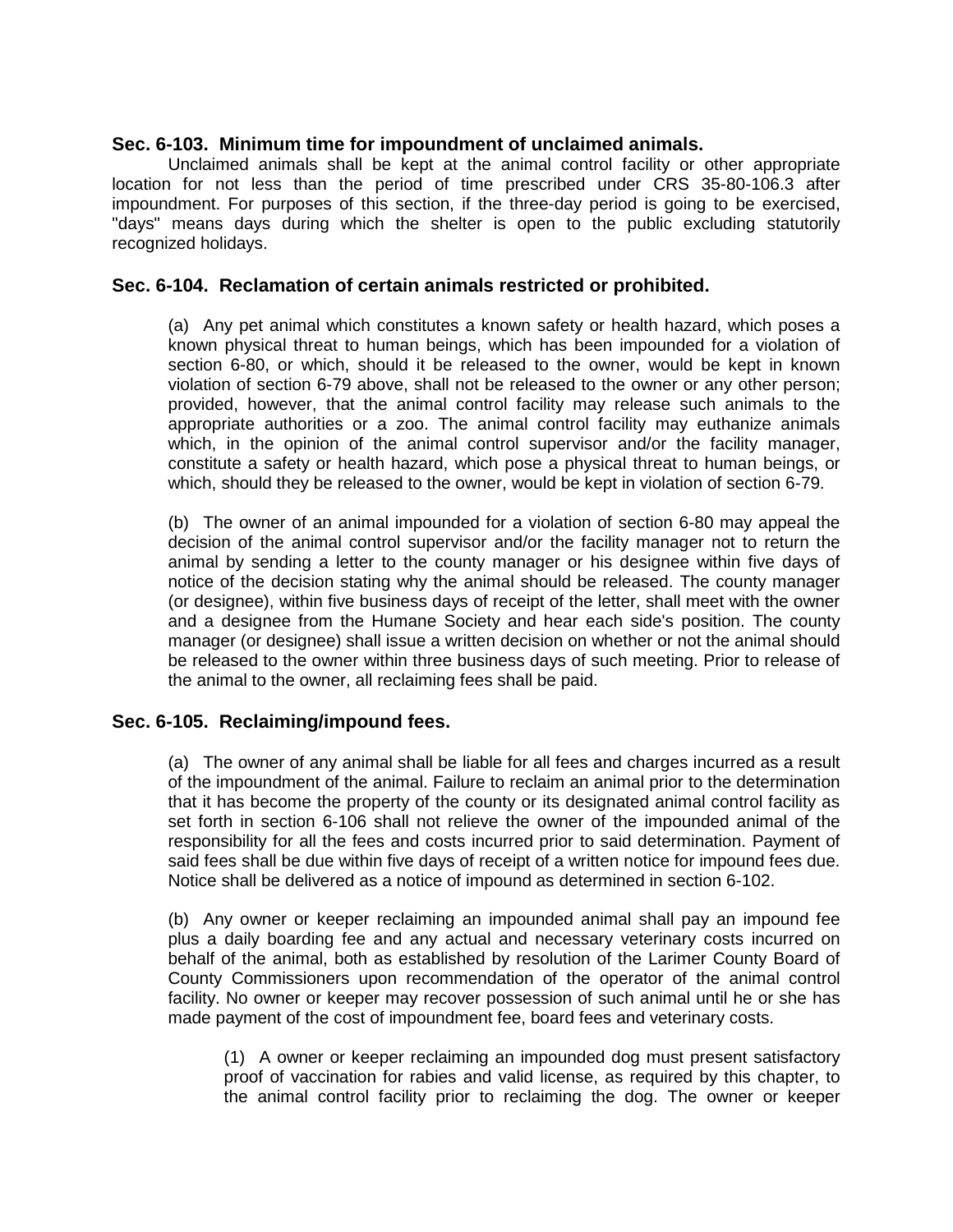reclaiming an impounded dog, which is not validly licensed as required by this provided, the animal control facility shall release the impounded dog to the owner chapter, must license the dog. If proof of vaccination-registration cannot be or keeper and such owner or keeper shall be required to provide within 48 hours after the release satisfactory proof of the required rabies vaccination and valid license.

 (2) A owner or keeper reclaiming an impounded cat must present satisfactory animal control facility shall release the impounded cat to the owner or keeper and such owner or keeper shall be required to provide within 48 hours after the proof of vaccination for rabies, as required by this chapter, to the animal control facility prior to reclaiming the cat. If proof of vaccination cannot be provided, the release satisfactory proof of the required rabies vaccination.

 (3) The animal control facility may, in the animal control facility's discretion, waive any and all fees required under the provisions of this article without cost to the owner or keeper thereof where the payment of such fees would create unnecessary hardship.

# **Sec. 6-106. Adoption or disposal of unclaimed animals.**

 designated animal control facility, and shall be placed for adoption in a suitable home or Any animal not reclaimed by its owner or keeper within the period of time prescribed under CRS 35-80-106.3 for impoundment shall become the property of the county or its humanely euthanized.

# **Sec. 6-107. Sterilization of adopted animals required.**

 period of time after the date of release. It shall be unlawful for the adopter to violate the terms of No dog or cat shall be released for adoption without being sterilized or without a written agreement from the adopter guaranteeing that such animal will be sterilized within a certain such written agreement.

# **ARTICLE VI. ENFORCEMENT**

# **Sec. 6-126. Enforcement personnel.**

 (a) Whenever an animal control officer has probable cause to believe that a violation of this chapter has occurred, the animal control officer may issue a citation or summons and complaint to the violator, stating the nature of the violation with sufficient particularity to give notice of said charge to the violator. Animal control officers shall enforce all of the provisions of this chapter as set forth herein.

 (b) The district attorney's office for the Eighth Judicial District shall appear on behalf of the county in all proceedings brought due to any alleged violation of this chapter.

 (c) No person shall knowingly interfere with, impede or obstruct any animal control officer who is attempting to discharge or is in the course of discharging an official duty or fail to obey the lawful order of an animal control officer.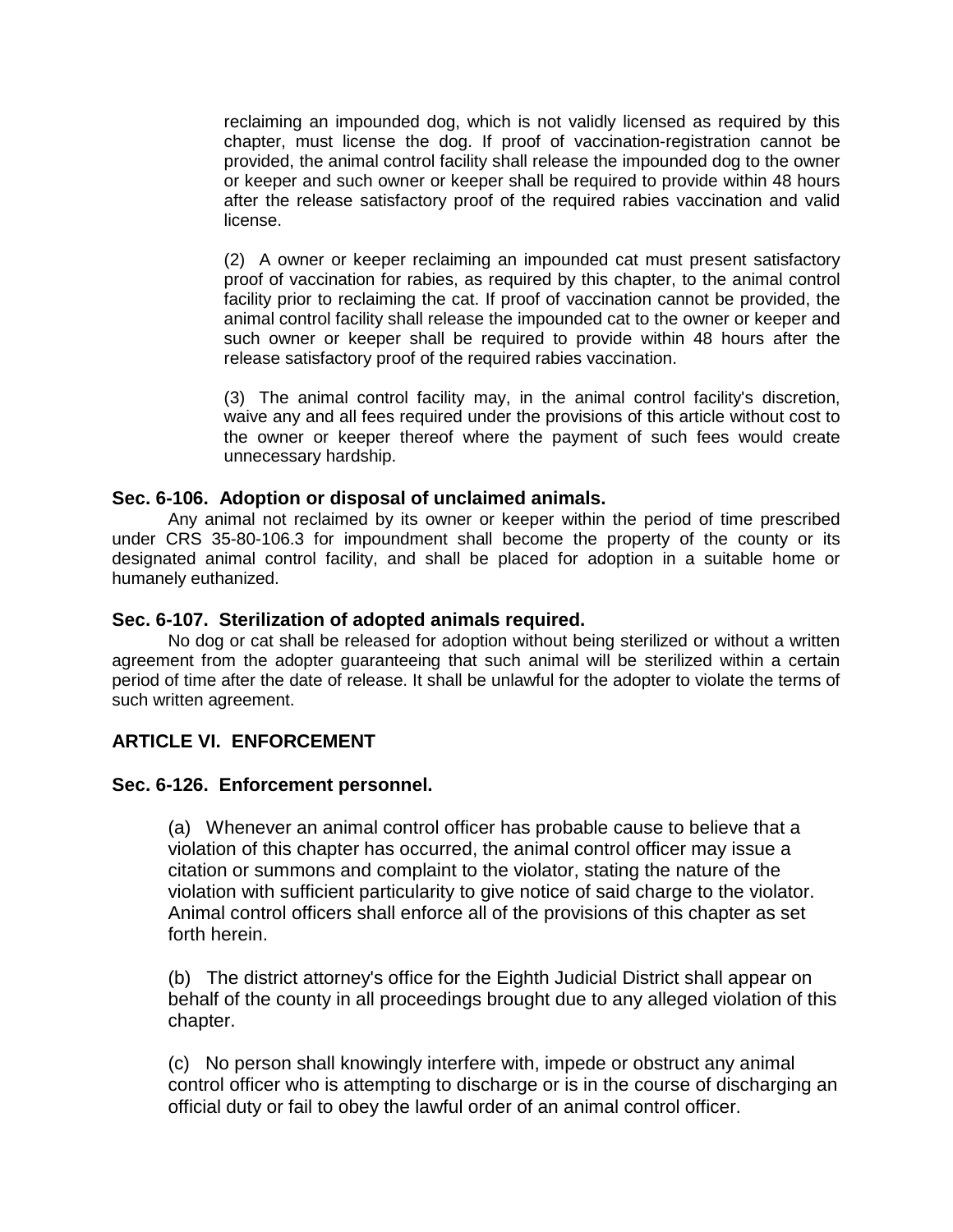# **Sec. 6-127. Right of entry granted.**

Animal control officers are hereby authorized to enter upon any premises, excluding a dwelling unit, in the county for the purpose of impounding animals which they are authorized herewith to impound, or for any other purpose authorized by this chapter.

# **ARTICLE VII. PENALTIES AND LIABILITY**

# **Sec. 6-151. Penalties.**

 (a) Any person found guilty of violating any provision of this chapter, whether by acting in a manner declared to be unlawful or by failing to act as required, shall be punished as set forth below.

 (b) Any violation of any provision of this chapter involving bodily injury to any person by sentence of 12 months imprisonment or [\\$1,000.00](https://1,000.00) fine, or both, for each separate a dog or other pet animal shall be a class 2 misdemeanor punishable by a minimum sentence of three months imprisonment or \$250.00 fine or both, and a maximum offense. The penalty assessment procedure shall not be used for any violations involving bodily injury to any person and the violator shall be issued a summons and complaint to appear in court.

 (c) Any violation of any provision of this chapter not involving bodily injury to any person by a dog or other pet animal shall be a class 2 petty offense punishable by a fine of not more than \$[1,500.00](https://1,500.00) or imprisonment in the county jail for not more than 90 days, or both, for each separate offense.

 The following violations not involving bodily injury to any person by a dog or other pet animal may be handled by issuance of a penalty assessment notice pursuant to Section 16-2-201, C.R.S. and the following penalties shall apply:

 (1) The penalty for violation of any provision of article II (dog licensing), article III peace and quiet) shall be \$40.00 for the first offense, \$100.00 for the second offense, and \$150.00 for subsequent offenses. (rabies control), section 6-76 (dogs at large), or section 6-77 (disturbance of

 (2) The penalty for violation of any provision of section 6-78 (public nuisance) shall be \$75.00 for the first offense and \$150.00 for the second offense.

 (3) The penalty for violation of any provision of the section 6-79 (dangerous pet animals), section 6-80 (improper care or treatment), article VI (enforcement) or section 6-81 (quantity of pet animals) shall be \$100.00 for the first offense.

 (4) The penalty for violation of any provision of section 6-107 (sterilization of adopted animals required) shall be \$75.00 for the first offense and \$100.00 for the second offense.

 (5) An additional court fine of \$100.00 for a dog and \$50.00 for a cat shall be issued for an intact animal which is cited for any of the following violations of the chapter: "public nuisance"; "at large"; or "dangerous animal."